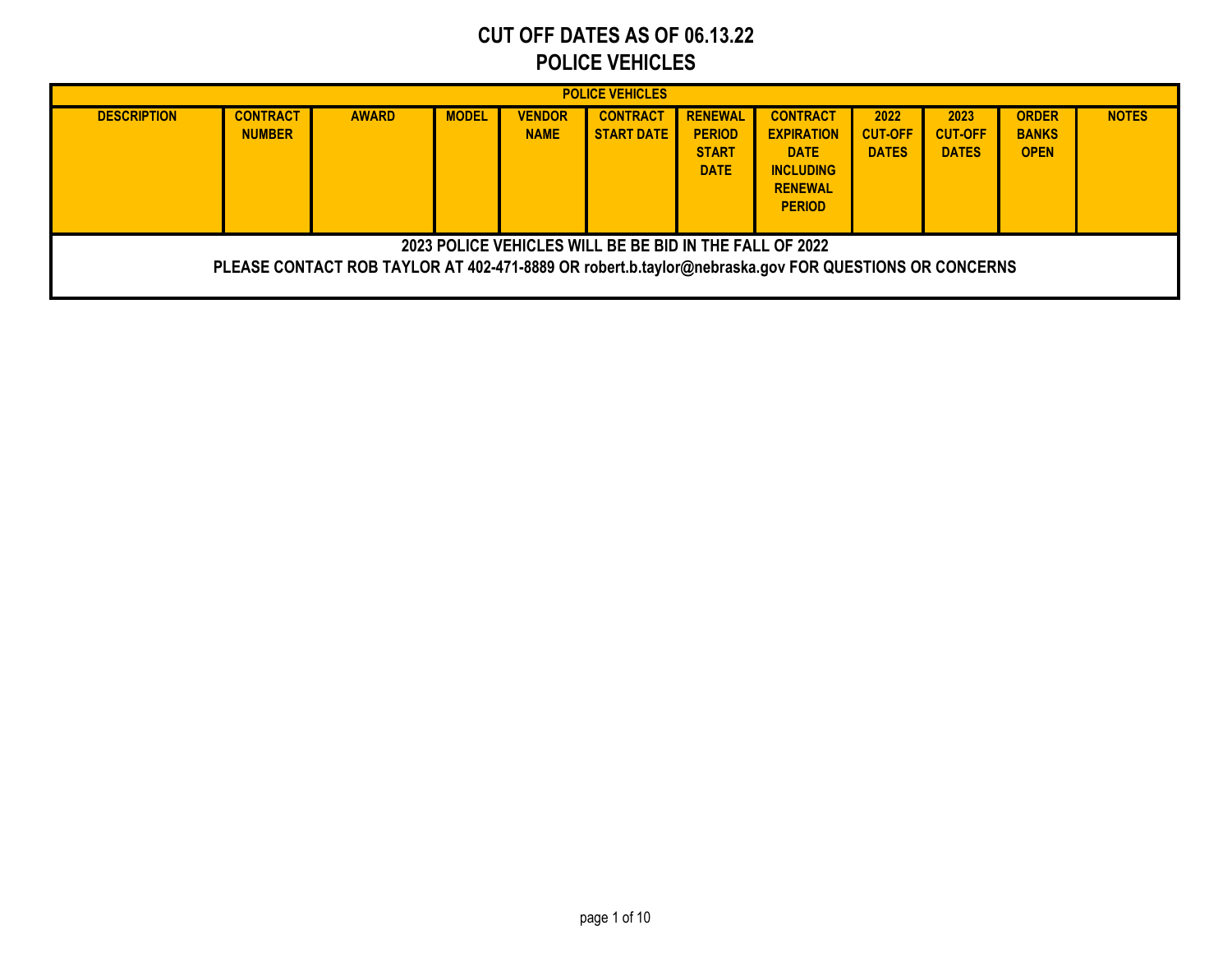### **CUT OFF DATES AS OF 06.13.22 SEDANS**

|                       |                                              |     |                |                       |                                             | <b>SEDANS</b>                              |                                                                                        |                                        |                                        |                                                   |                                                                                                                               |
|-----------------------|----------------------------------------------|-----|----------------|-----------------------|---------------------------------------------|--------------------------------------------|----------------------------------------------------------------------------------------|----------------------------------------|----------------------------------------|---------------------------------------------------|-------------------------------------------------------------------------------------------------------------------------------|
| <b>DESCRIPTION</b>    | <b>CONTRACT AWARD MODEL</b><br><b>NUMBER</b> |     |                | <b>NAME</b>           | <b>VENDOR CONTRACT</b><br><b>START DATE</b> | <b>RENEWAL PERIOD</b><br><b>START DATE</b> | <b>CONTRACT</b><br><b>EXPIRATION DATE</b><br><b>INCLUDING RENEWAL</b><br><b>PERIOD</b> | 2022<br><b>CUT-OFF</b><br><b>DATES</b> | 2023<br><b>CUT-OFF</b><br><b>DATES</b> | <b>ORDER BANKS</b><br><b>OPEN</b><br><b>DATES</b> | <b>NOTES</b>                                                                                                                  |
| COMPACT 4 DOOR SEDANS | 15666 OC                                     | E15 | 2023<br>MALIBU | <b>HUSKER</b><br>AUTO | 4/7/2022                                    | 4/7/2023                                   | 4/6/2024                                                                               |                                        |                                        |                                                   | <b>HUSKER AUTO IS</b><br><b>ACCEPTING ORDERS WITH</b><br>AN APPROXIMATE<br>"ORDER BANKS OPEN"<br><b>DATE OF JULY 14, 2022</b> |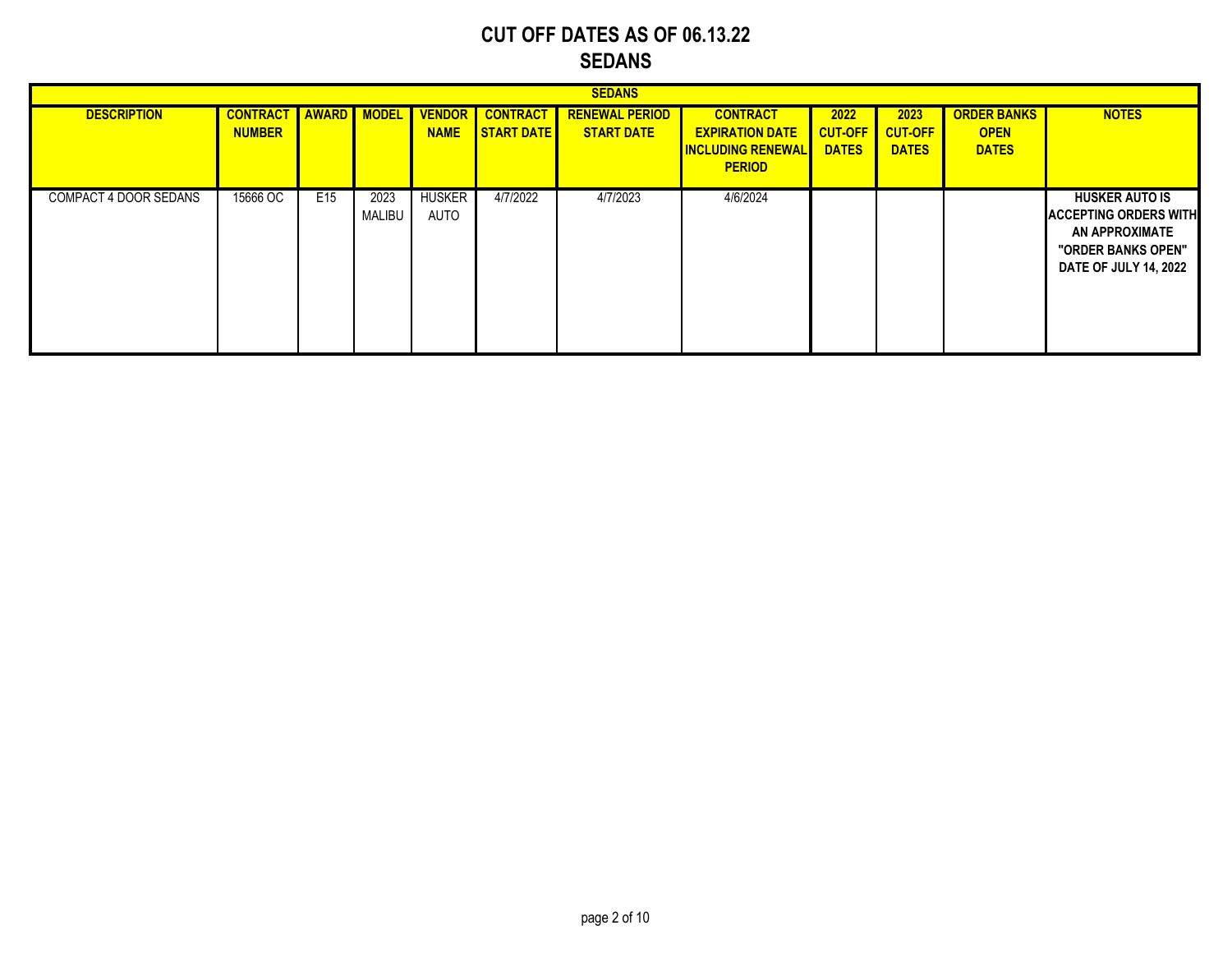### **CUT OFF DATES AS OF 06.13.22 SUV'S**

| <b>SUV's</b>                           |                                  |               |                       |                                  |                                      |                                                                |                                                                                                            |                                        |                                        |                                   |                                                                                                                                          |  |
|----------------------------------------|----------------------------------|---------------|-----------------------|----------------------------------|--------------------------------------|----------------------------------------------------------------|------------------------------------------------------------------------------------------------------------|----------------------------------------|----------------------------------------|-----------------------------------|------------------------------------------------------------------------------------------------------------------------------------------|--|
| <b>DESCRIPTION</b>                     | <b>CONTRACT</b><br><b>NUMBER</b> | <b>AWARD</b>  | <b>MODEL</b>          | <b>VENDOR NAME</b>               | <b>CONTRACT</b><br><b>START DATE</b> | <b>RENEWAL</b><br><b>PERIOD</b><br><b>START</b><br><b>DATE</b> | <b>CONTRACT</b><br><b>EXPIRATION</b><br><b>DATE</b><br><b>INCLUDING</b><br><b>RENEWAL</b><br><b>PERIOD</b> | 2022<br><b>CUT-OFF</b><br><b>DATES</b> | 2023<br><b>CUT-OFF</b><br><b>DATES</b> | <b>ORDER BANKS</b><br><b>OPEN</b> | <b>NOTES</b>                                                                                                                             |  |
| HALF TON CARRYALL 8<br>PASSENGER SUV'S | 15587 OC                         | PRIMARY E15   | CHEVROLET SUBURBAN    | SID DILLON<br>CHEVY BUICK        | 11/30/2021                           | 11/30/2022                                                     | 11/29/2023                                                                                                 | 11/30/2021                             |                                        |                                   | AS OF<br><b>NOVEMBER 30, 2021</b><br>THIS CONTRACT WILL BE<br><b>UNAVAILABLE FOR</b><br><b>PURCHASES UNTIL</b><br><b>FURTHER NOTICE.</b> |  |
| HALF TON CARRYALL 8<br>PASSENGER SUV'S | 15589 OC                         | SECONDARY E15 | FORD EXPEDITION       | SID DILLON<br><b>FORD</b>        | 11/30/2021                           | 11/30/2022                                                     | 11/30/2023                                                                                                 | 11/30/2021                             |                                        |                                   | AS OF<br><b>NOVEMBER 30, 2021</b><br>THIS CONTRACT WILL BE<br><b>UNAVAILABLE FOR</b><br><b>PURCHASES UNTIL</b><br>FURTHER NOTICE.        |  |
| <b>LARGE 7 PASSENGER AWD</b><br>SUV'S  | 15590 OC                         | PRIMARY E15   | DODGE DURANGO         | <b>GENE STEFFY</b>               | 11/30/2021                           | 11/30/2022                                                     | 12/1/2023                                                                                                  | 11/30/2021                             |                                        |                                   | AS OF<br><b>NOVEMBER 30, 2021</b><br>THIS CONTRACT WILL BE<br><b>UNAVAILABLE FOR</b><br><b>PURCHASES UNTIL</b><br><b>FURTHER NOTICE.</b> |  |
| LARGE 7 PASSENGER 4X4 SUV'S            | 15591 OC                         | SECONDARY E15 | FORD EXPEDITION       | SID DILLON<br>FORD               | 11/30/2021                           | 11/30/2022                                                     | 12/2/2023                                                                                                  | 11/30/2021                             |                                        |                                   | AS OF<br><b>NOVEMBER 30, 2021</b><br>THIS CONTRACT WILL BE<br><b>UNAVAILABLE FOR</b><br><b>PURCHASES UNTIL</b><br>FURTHER NOTICE.        |  |
| MIDSIZE 5 PASENGER SUV'S               | 15592 OC                         | E15 AWARD     | DODGE DURANGO         | <b>GENE STEFFY</b>               | 11/30/2021                           | 11/30/2022                                                     | 12/3/2023                                                                                                  | 11/30/2021                             |                                        |                                   | AS OF<br><b>NOVEMBER 30, 2021</b><br>THIS CONTRACT WILL BE<br><b>UNAVAILABLE FOR</b><br><b>PURCHASES UNTIL</b><br><b>FURTHER NOTICE.</b> |  |
| COMPACT 4 PASSENGER AWD<br>SUV'S       | 15593 OC                         | PRIMARY E15   | <b>CHEVROLET TRAX</b> | <b>SID DILLON</b><br>CHEVY BUICK | 11/30/2021                           | 11/30/2022                                                     | 12/4/2023                                                                                                  | 11/30/2021                             |                                        |                                   | AS OF<br><b>NOVEMBER 30, 2021</b><br>THIS CONTRACT WILL BE<br><b>UNAVAILABLE FOR</b><br><b>PURCHASES UNTIL</b><br><b>FURTHER NOTICE.</b> |  |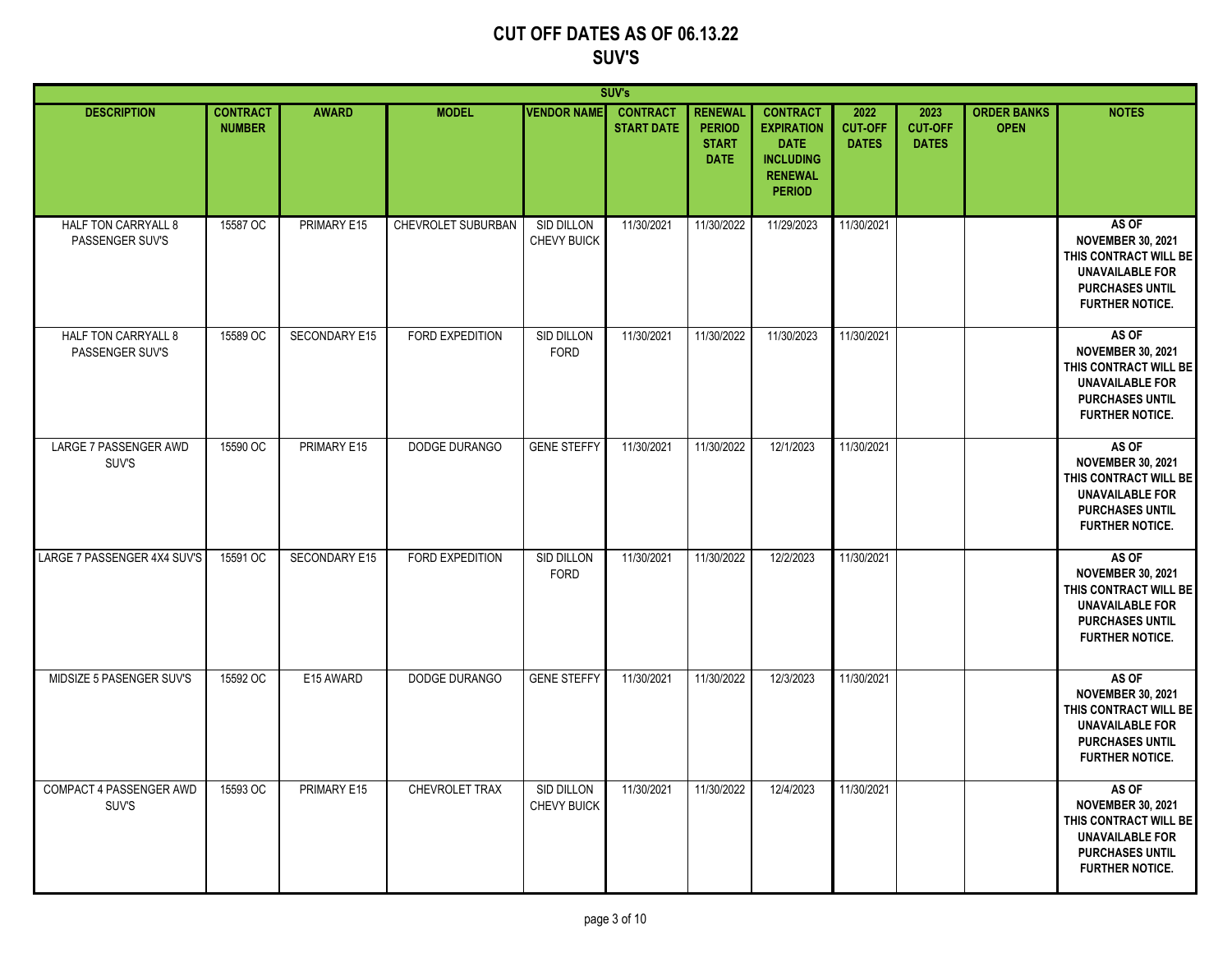### **CUT OFF DATES AS OF 06.13.22 SUV'S**

|                                         |                                  |                      |                    |                     | SUV's                                |                                                                |                                                                                                            |                                        |                                        |                                   |                                                                                                                                          |
|-----------------------------------------|----------------------------------|----------------------|--------------------|---------------------|--------------------------------------|----------------------------------------------------------------|------------------------------------------------------------------------------------------------------------|----------------------------------------|----------------------------------------|-----------------------------------|------------------------------------------------------------------------------------------------------------------------------------------|
| <b>DESCRIPTION</b>                      | <b>CONTRACT</b><br><b>NUMBER</b> | <b>AWARD</b>         | <b>MODEL</b>       | <b>VENDOR NAMEL</b> | <b>CONTRACT</b><br><b>START DATE</b> | <b>RENEWAL</b><br><b>PERIOD</b><br><b>START</b><br><b>DATE</b> | <b>CONTRACT</b><br><b>EXPIRATION</b><br><b>DATE</b><br><b>INCLUDING</b><br><b>RENEWAL</b><br><b>PERIOD</b> | 2022<br><b>CUT-OFF</b><br><b>DATES</b> | 2023<br><b>CUT-OFF</b><br><b>DATES</b> | <b>ORDER BANKS</b><br><b>OPEN</b> | <b>NOTES</b>                                                                                                                             |
| <b>COMPACT 4 PASSENGER AWD</b><br>SUV'S | 15594 OC                         | <b>SECONDARY E15</b> | <b>FORD ESCAPE</b> | SID DILLON<br>FORD  | 11/30/2021                           | 11/30/2022                                                     | 12/5/2023                                                                                                  | 11/30/2021                             |                                        |                                   | AS OF<br><b>NOVEMBER 30, 2021</b><br>THIS CONTRACT WILL BE<br><b>UNAVAILABLE FOR</b><br><b>PURCHASES UNTIL</b><br><b>FURTHER NOTICE.</b> |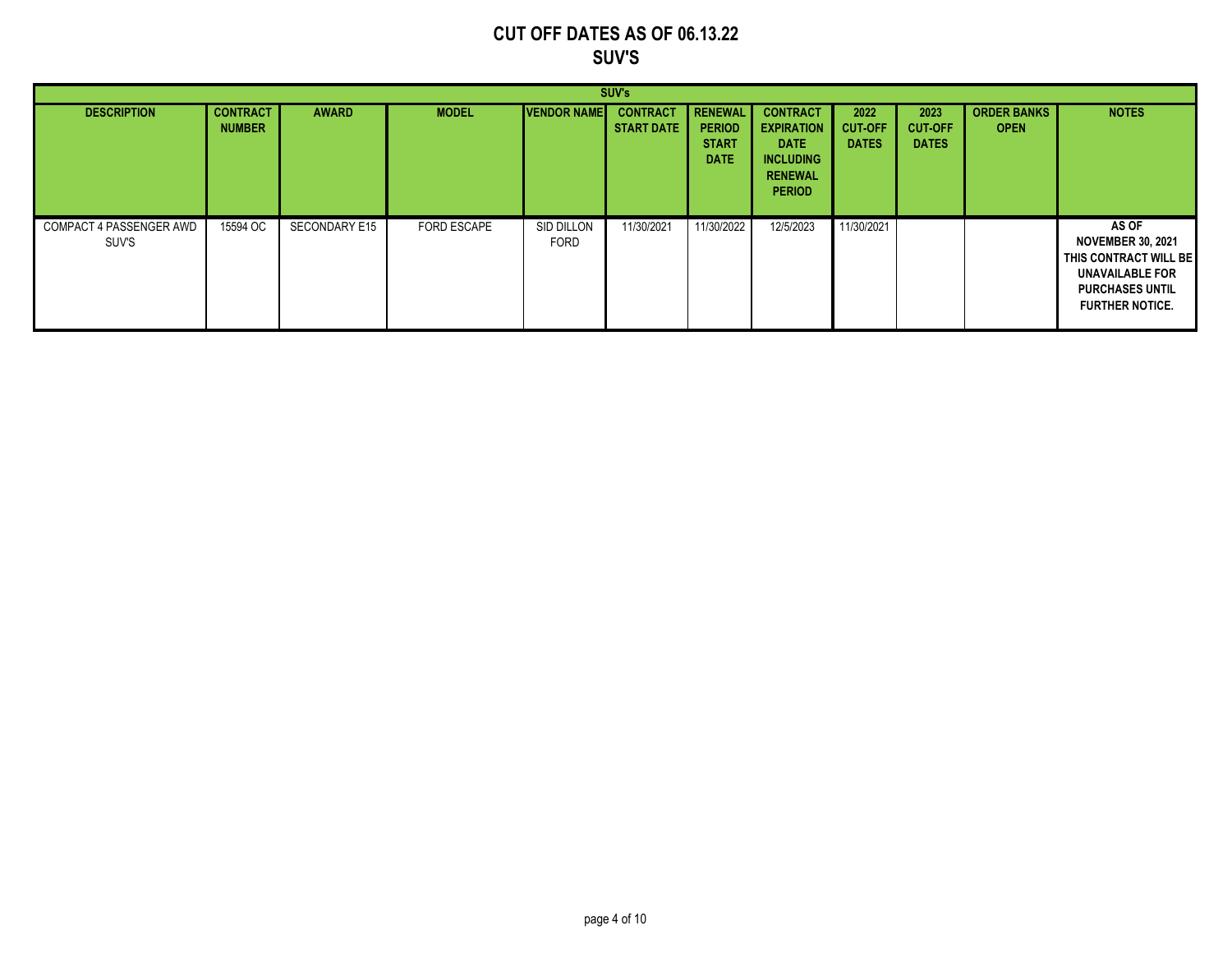# **CUT OFF DATES AS OF 06.13.22 COMPACT TRUCKS**

|                              |                                  |                  |                             | <b>COMPACT TRUCKS</b>        |                                                |                                               |                                                                                                            |                                        |                                        |                                                      |                                                                                                                                                                       |
|------------------------------|----------------------------------|------------------|-----------------------------|------------------------------|------------------------------------------------|-----------------------------------------------|------------------------------------------------------------------------------------------------------------|----------------------------------------|----------------------------------------|------------------------------------------------------|-----------------------------------------------------------------------------------------------------------------------------------------------------------------------|
| <b>DESCRIPTION</b>           | <b>CONTRACT</b><br><b>NUMBER</b> | <b>AWARD</b>     | <b>MODEL</b>                | <b>VENDOR</b><br><b>NAME</b> | <b>CONTRACT</b><br><b>START</b><br><b>DATE</b> | <b>RENEWAL</b><br><b>PERIOD</b><br>START DATE | <b>CONTRACT</b><br><b>EXPIRATION</b><br><b>DATE</b><br><b>INCLUDING</b><br><b>RENEWAL</b><br><b>PERIOD</b> | 2022<br><b>CUT-OFF</b><br><b>DATES</b> | 2023<br><b>CUT-OFF</b><br><b>DATES</b> | ORDER<br><b>BANKS</b><br><b>OPEN</b><br><b>DATES</b> | <b>NOTES</b>                                                                                                                                                          |
| 4 DOOR, 2 WHEEL DRIVE TRUCKS | 15698 OC                         | <b>PRIMARY</b>   | FORD<br><b>MAVERICK</b>     | ANDERSON<br>FORD             | 5/2/2022                                       | 5/2/2023                                      | 5/1/2024                                                                                                   | 5/13/2022                              |                                        |                                                      | AS OF<br>MAY 13, 2022<br>THIS CONTRACT WILL BE<br><b>UNAVAILABLE FOR</b><br><b>PURCHASES UNTIL</b><br><b>FURTHER NOTICE.</b>                                          |
| 4 DOOR, 2 WHEEL DRIVE TRUCKS | 15699 OC                         | <b>SECONDARY</b> | <b>CHEVROLET</b><br>COLRADO | <b>HUSKER</b><br><b>AUTO</b> | 5/2/2022                                       | 5/2/2023                                      | 5/1/2024                                                                                                   | 5/13/2022                              |                                        |                                                      | <b>HUSKER AUTO IS</b><br><b>ACCEPTING ORDERS WITH</b><br>AN APPROXIMATE<br>"ORDER BANKS OPEN"<br><b>DATE OF JULY 14, 2022</b><br>(PRIOR CUT OFF DATE<br>MAY 13, 2022) |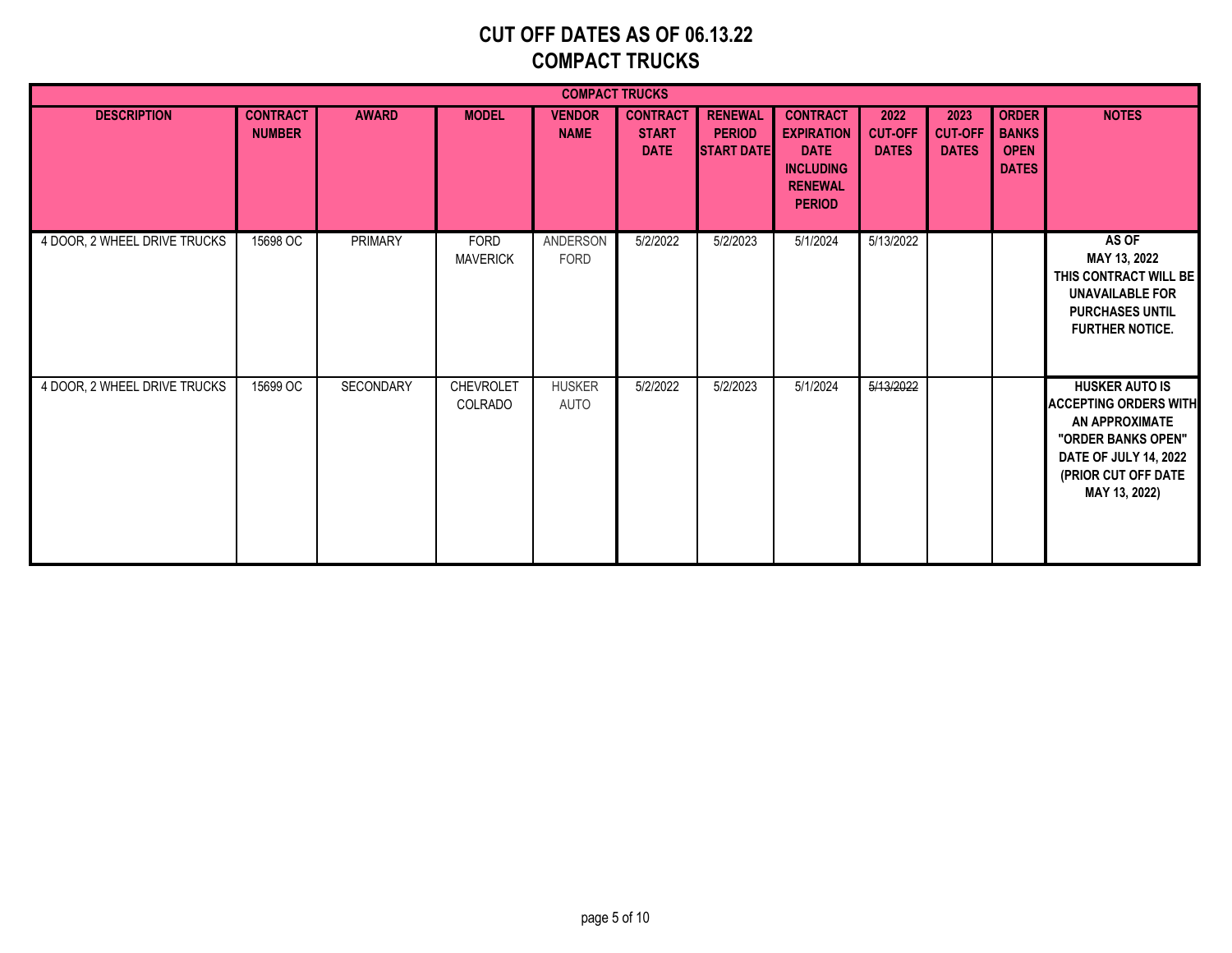### **CUT OFF DATES AS OF 06.13.22 1/2 TON TRUCKS**

|                    | <b>1/2 TON TRUCKS</b>                                                                               |              |              |                    |                     |                |                   |                |                |                    |              |  |  |
|--------------------|-----------------------------------------------------------------------------------------------------|--------------|--------------|--------------------|---------------------|----------------|-------------------|----------------|----------------|--------------------|--------------|--|--|
| <b>DESCRIPTION</b> | <b>CONTRACT</b>                                                                                     | <b>AWARD</b> | <b>MODEL</b> | <b>VENDOR NAME</b> | <b>CONTRACT</b>     | <b>RENEWAL</b> | <b>CONTRACT</b>   | 2022           | 2023           | <b>ORDER BANKS</b> | <b>NOTES</b> |  |  |
|                    | <b>NUMBER</b>                                                                                       |              |              |                    | <b>START DATE I</b> | <b>PERIOD</b>  | <b>EXPIRATION</b> | <b>CUT-OFF</b> | <b>CUT-OFF</b> | <b>OPEN</b>        |              |  |  |
|                    |                                                                                                     |              |              |                    |                     | <b>START</b>   | <b>DATE</b>       | <b>DATES</b>   | <b>DATES</b>   | <b>DATES</b>       |              |  |  |
|                    |                                                                                                     |              |              |                    |                     | <b>DATE</b>    | <b>INCLUDING</b>  |                |                |                    |              |  |  |
|                    |                                                                                                     |              |              |                    |                     |                | <b>RENEWAL</b>    |                |                |                    |              |  |  |
|                    |                                                                                                     |              |              |                    |                     |                | <b>PERIOD</b>     |                |                |                    |              |  |  |
|                    |                                                                                                     |              |              |                    |                     |                |                   |                |                |                    |              |  |  |
|                    | 2023 1/2 TON TRUCKS WILL BE BE BID IN THE FALL OF 2022                                              |              |              |                    |                     |                |                   |                |                |                    |              |  |  |
|                    | PLEASE CONTACT ROB TAYLOR AT 402-471-8889 OR robert.b.taylor@nebraska.gov FOR QUESTIONS OR CONCERNS |              |              |                    |                     |                |                   |                |                |                    |              |  |  |
|                    |                                                                                                     |              |              |                    |                     |                |                   |                |                |                    |              |  |  |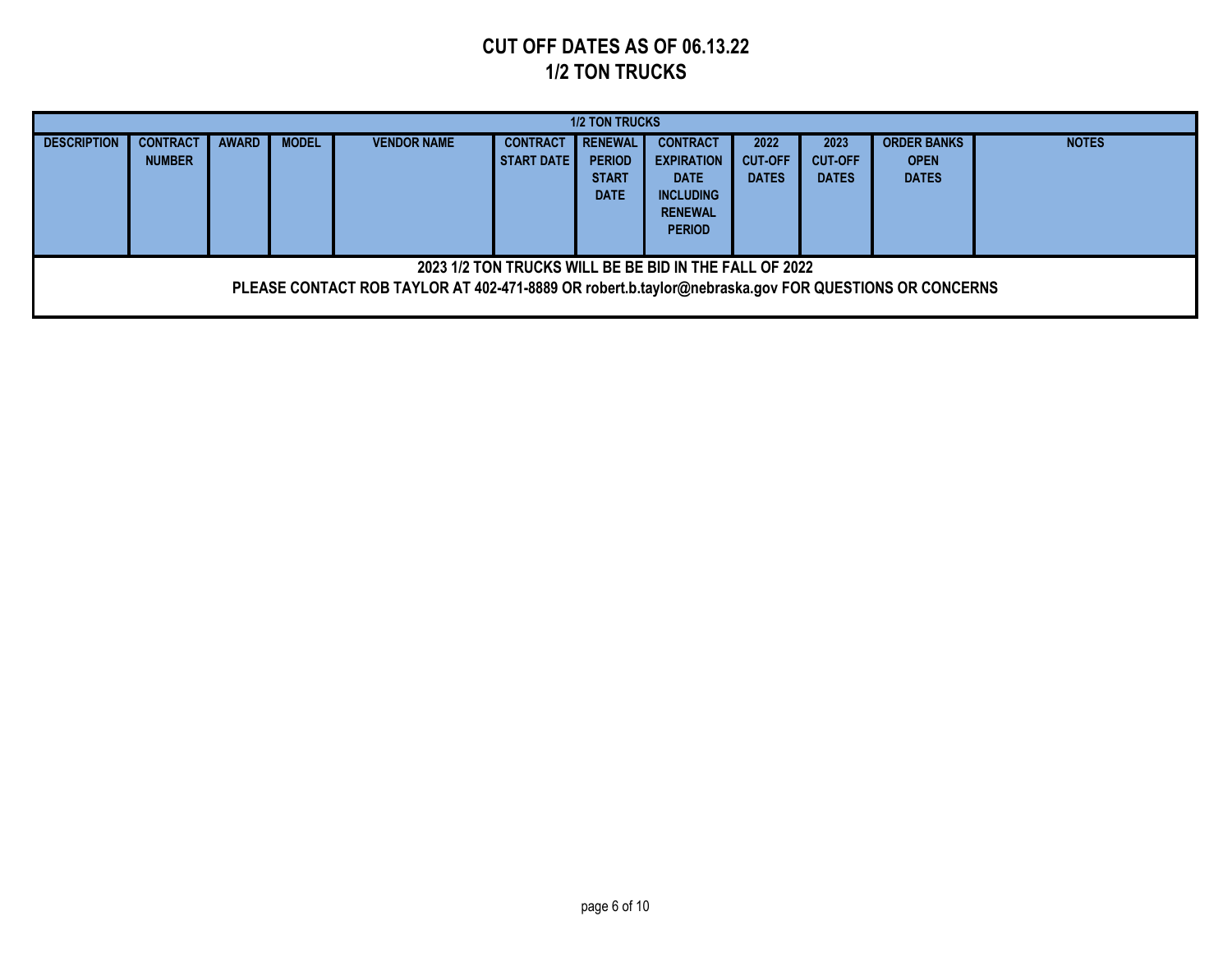# **CUT OFF DATES AS OF 06.13.22 3/4 TON TRUCKS**

|                    | <b>3/4 TON TRUCKS</b>                                                                                                                                         |              |              |                     |                                      |                                                                |                                                                                        |                                        |                                        |                                                   |              |  |  |  |
|--------------------|---------------------------------------------------------------------------------------------------------------------------------------------------------------|--------------|--------------|---------------------|--------------------------------------|----------------------------------------------------------------|----------------------------------------------------------------------------------------|----------------------------------------|----------------------------------------|---------------------------------------------------|--------------|--|--|--|
| <b>DESCRIPTION</b> | <b>CONTRACT</b><br><b>NUMBER</b>                                                                                                                              | <b>AWARD</b> | <b>MODEL</b> | <b>IVENDOR NAME</b> | <b>CONTRACT</b><br><b>START DATE</b> | <b>RENEWAL</b><br><b>PERIOD</b><br><b>START</b><br><b>DATE</b> | <b>CONTRACT EXPIRATION</b><br><b>DATE</b><br><b>INCLUDING RENEWAL</b><br><b>PERIOD</b> | 2022<br><b>CUT-OFF</b><br><b>DATES</b> | 2023<br><b>CUT-OFF</b><br><b>DATES</b> | <b>ORDER BANKS</b><br><b>OPEN</b><br><b>DATES</b> | <b>NOTES</b> |  |  |  |
|                    | 2023 3/4 TON TRUCKS WILL BE BE BID IN THE FALL OF 2022<br>PLEASE CONTACT ROB TAYLOR AT 402-471-8889 OR robert.b.taylor@nebraska.gov FOR QUESTIONS OR CONCERNS |              |              |                     |                                      |                                                                |                                                                                        |                                        |                                        |                                                   |              |  |  |  |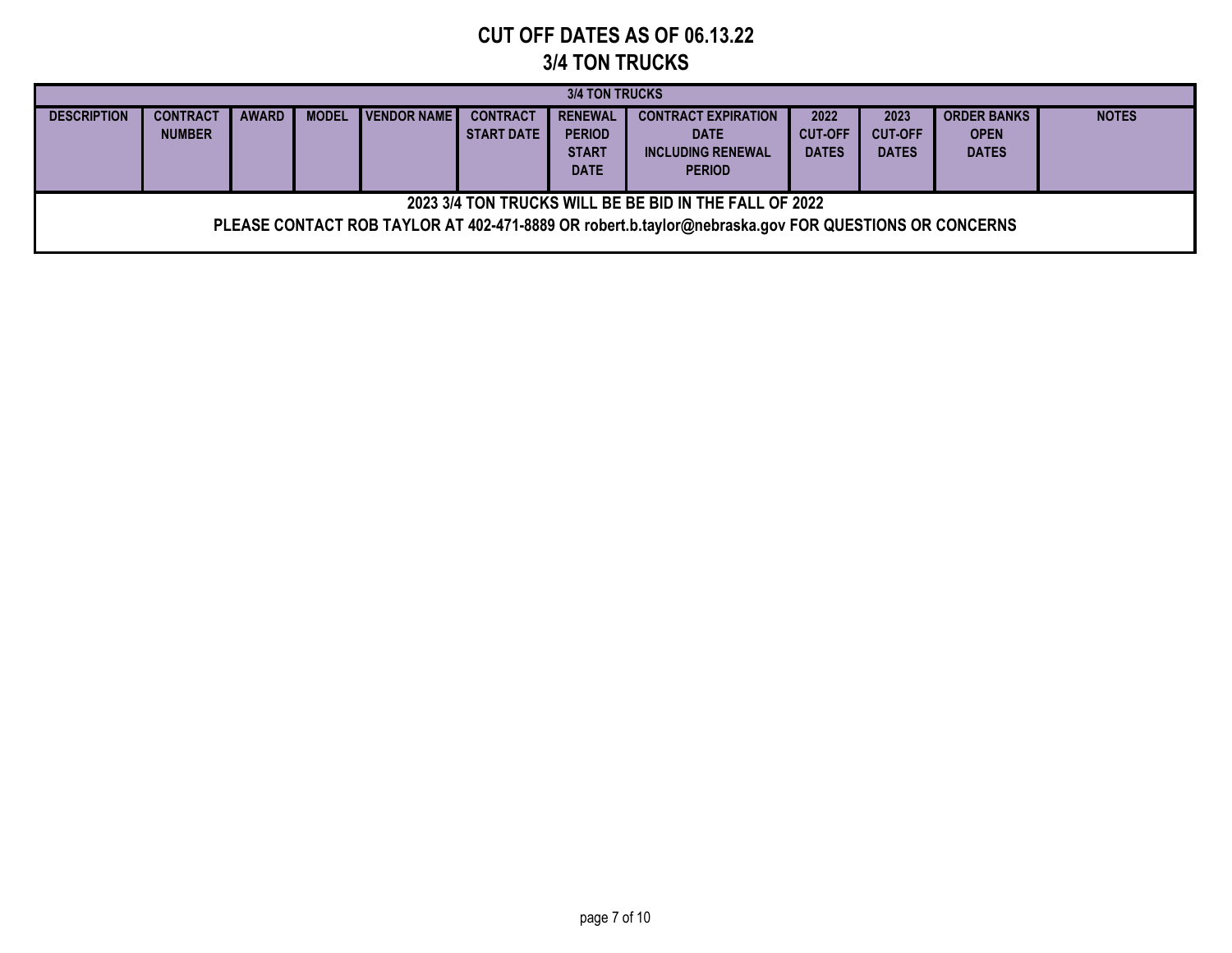# **CUT OFF DATES AS OF 06.13.22 ONE TON TRUCKS**

|                    | <b>1 TON TRUCKS</b>              |              |              |                              |                                 |                                 |                                                                    |                        |                              |                             |              |  |  |  |
|--------------------|----------------------------------|--------------|--------------|------------------------------|---------------------------------|---------------------------------|--------------------------------------------------------------------|------------------------|------------------------------|-----------------------------|--------------|--|--|--|
| <b>DESCRIPTION</b> | <b>CONTRACT</b><br><b>NUMBER</b> | <b>AWARD</b> | <b>MODEL</b> | <b>VENDOR</b><br><b>NAME</b> | <b>CONTRACT</b><br><b>START</b> | <b>RENEWAL</b><br><b>PERIOD</b> | <b>CONTRACT</b><br><b>EXPIRATION</b>                               | 2021<br><b>CUT-OFF</b> | 2022<br><b>CUT-OFF BANKS</b> | <b>ORDER</b>                | <b>NOTES</b> |  |  |  |
|                    |                                  |              |              |                              | <b>DATE</b>                     | <b>START</b><br><b>DATE</b>     | <b>DATE</b><br><b>INCLUDING</b><br><b>RENEWAL</b><br><b>PERIOD</b> | <b>DATES</b>           | <b>DATES</b>                 | <b>OPEN</b><br><b>DATES</b> |              |  |  |  |

**2023 1 TON TRUCKS WILL BE BE BID IN THE FALL OF 2022**

**PLEASE CONTACT ROB TAYLOR AT 402-471-8889 OR robert.b.taylor@nebraska.gov FOR QUESTIONS OR CONCERNS**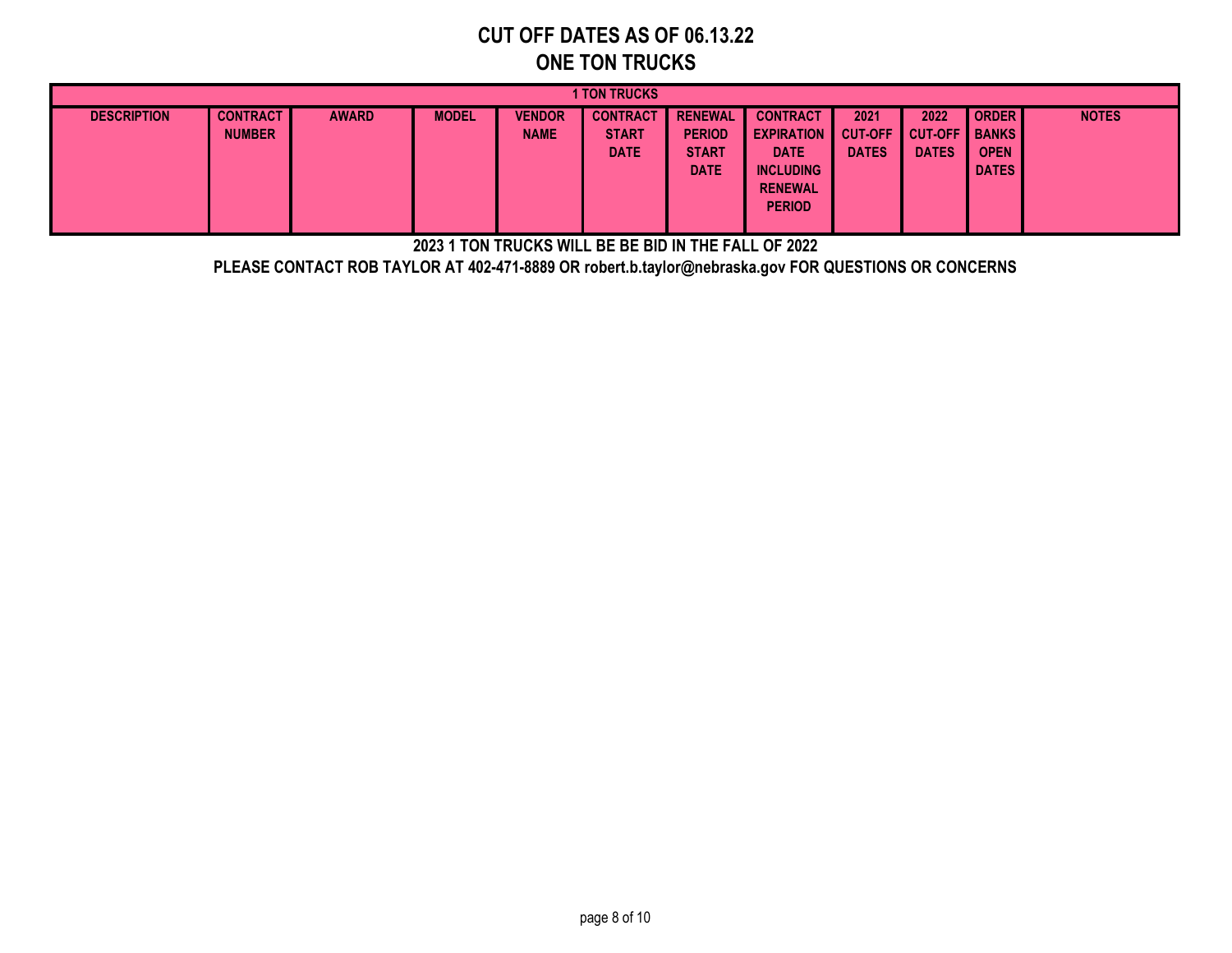### **CUT OFF DATES AS OF 06.13.22 VANS**

| <b>VANS</b>                                       |                                  |                 |                          |                            |                                      |                                                                |                                                                                                            |                                        |                                        |                                                             |                                                                                                                     |  |
|---------------------------------------------------|----------------------------------|-----------------|--------------------------|----------------------------|--------------------------------------|----------------------------------------------------------------|------------------------------------------------------------------------------------------------------------|----------------------------------------|----------------------------------------|-------------------------------------------------------------|---------------------------------------------------------------------------------------------------------------------|--|
| <b>DESCRIPTION</b>                                | <b>CONTRACT</b><br><b>NUMBER</b> | <b>AWARD</b>    | <b>MODEL</b>             | <b>VENDOR NAME</b>         | <b>CONTRACT</b><br><b>START DATE</b> | <b>RENEWAL</b><br><b>PERIOD</b><br><b>START</b><br><b>DATE</b> | <b>CONTRACT</b><br><b>EXPIRATION</b><br><b>DATE</b><br><b>INCLUDING</b><br><b>RENEWAL</b><br><b>PERIOD</b> | 2022<br><b>CUT-OFF</b><br><b>DATES</b> | 2023<br><b>CUT-OFF</b><br><b>DATES</b> | <b>ORDER</b><br><b>BANKS</b><br><b>OPEN</b><br><b>DATES</b> | <b>NOTES</b>                                                                                                        |  |
| FWD 7 PASSENGER 4 BUCKET SEAT<br><b>MINIVANS</b>  | 15597 OC                         | PRIMARY E85/E15 | FORD TRANSIT CONNECT     | ANDERSON<br><b>FORD</b>    | 2/28/2022                            | 2/28/2023                                                      | 2/27/2024                                                                                                  | 3/2/2022                               |                                        |                                                             | AS OF<br><b>MARCH 2, 2022</b><br>THIS CONTRACT WILL BE<br>UNAVAILABLE FOR PURCHASES<br>UNTIL FURTHER NOTICE.        |  |
| FWD 7 PASSENGER 4 BUCKET SEAT<br><b>MINIVANS</b>  | 15598 OC                         | SECONDARY E15   | CHRYSLER VOYAGER         | <b>GENE STEFFY</b>         | 2/28/2022                            | 2/28/2023                                                      | 2/27/2024                                                                                                  | 3/2/2022                               |                                        |                                                             | AS OF<br><b>MARCH 2, 2022</b><br>THIS CONTRACT WILL BE<br><b>UNAVAILABLE FOR PURCHASES</b><br>UNTIL FURTHER NOTICE. |  |
| HALF TON UTILITY VANS                             | 15599 OC                         | PRIMARY E85/E15 | <b>FORD TRANSIT</b>      | ANDERSON<br><b>FORD</b>    | 2/28/2022                            | 2/28/2023                                                      | 2/27/2024                                                                                                  | 3/2/2022                               |                                        |                                                             | AS OF<br><b>MARCH 2, 2022</b><br>THIS CONTRACT WILL BE<br>UNAVAILABLE FOR PURCHASES<br>UNTIL FURTHER NOTICE.        |  |
| HALF TON UTILITY VANS                             | 15600 OC                         | SECONDARY E15   | <b>CHEVROLET EXPRESS</b> | <b>SID DILLON</b><br>CHEVY | 2/28/2022                            | 2/28/2023                                                      | 2/27/2024                                                                                                  | 3/2/2022                               |                                        |                                                             | AS OF<br><b>MARCH 2, 2022</b><br>THIS CONTRACT WILL BE<br>UNAVAILABLE FOR PURCHASES<br>UNTIL FURTHER NOTICE.        |  |
| MINI CARGO FWD 2 FRONT BUCKET<br><b>SEAT VANS</b> | 15601 OC                         | PRIMARY E85/E15 | FORD TRANSIT CONNECT     | ANDERSON<br><b>FORD</b>    | 2/27/2023                            | 2/28/2023                                                      | 2/27/2024                                                                                                  | 3/2/2022                               |                                        |                                                             | AS OF<br><b>MARCH 2, 2022</b><br>THIS CONTRACT WILL BE<br>UNAVAILABLE FOR PURCHASES<br>UNTIL FURTHER NOTICE.        |  |
| MINI CARGO FWD 2 FRONT BUCKET<br><b>SEAT VANS</b> | 15602 OC                         | SECONDARY E15   | RAM PROMASTER CITY       | <b>GENE STEFFY</b>         | 2/27/2023                            | 2/28/2023                                                      | 2/27/2024                                                                                                  | 3/2/2022                               |                                        |                                                             | AS OF<br><b>MARCH 2, 2022</b><br>THIS CONTRACT WILL BE<br><b>UNAVAILABLE FOR PURCHASES</b><br>UNTIL FURTHER NOTICE. |  |